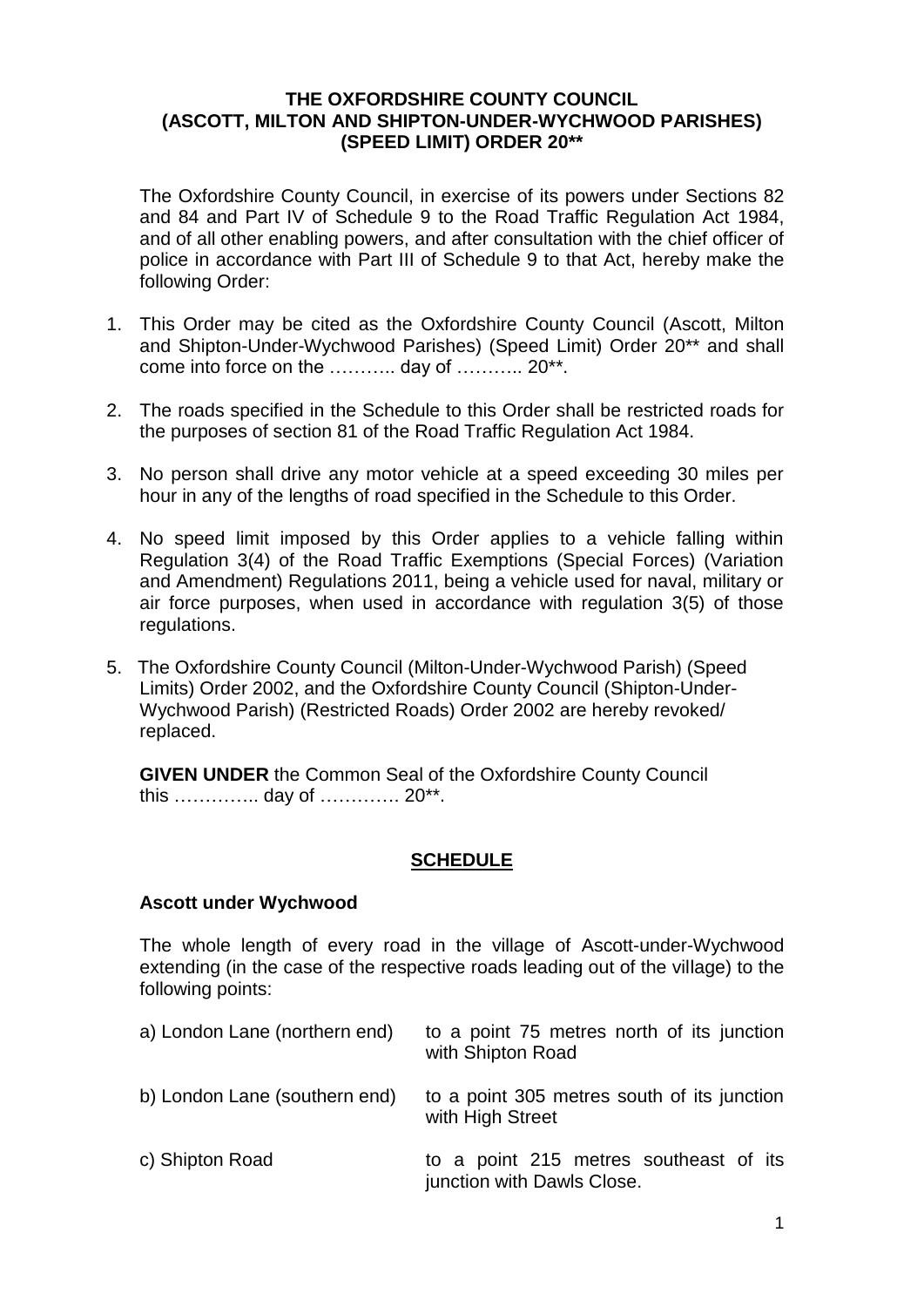## **Milton-under-Wychwood**

The whole length of every road in the village of Milton-under-Wychwood extending (in the case of the respective roads leading out of the village) to the following points:

| a) | <b>Bruern Road</b> | a point 98 metres north of its junction<br>with Lyneham Road                  |
|----|--------------------|-------------------------------------------------------------------------------|
| b) | <b>High Street</b> | a point 173 metres southwest of its<br>junction with Jubilee Lane             |
|    | c) Lyneham Road    | a point 237 metres northeast of its<br>junction with Church Road/ Bruern Road |
| d) | <b>Milton Road</b> | the parish boundary at a point 230 metres<br>south-east of Frog Lane.         |

# **Shipton-Under-Wychwood**

The whole length of every road in the village of Shipton-Under-Wychwood extending (in the case of the respective roads leading out of the village) to the following points:

| a) | A361 High Street /<br><b>Burford Road</b> | a point 15 metres south of its junction with<br>Dog Kennel Lane                                                                                                                   |
|----|-------------------------------------------|-----------------------------------------------------------------------------------------------------------------------------------------------------------------------------------|
| b) | A361 Station Road                         | <mark>its junction with Meadow Lane.</mark><br><del>from its junction with Meadow Lane to</del> a<br>point<br>146 metres northeast of the centre of<br><b>Shipton Rail Bridge</b> |
| C) | <b>Ascott Road</b>                        | a point 25 metres east of its junction with<br>Swinbrook Road                                                                                                                     |
| d) | <b>Leafield Road</b>                      | a point 264 metres southeast of its<br>junction with Swinbrook Road.                                                                                                              |
| e) | Milton Road.                              | the parish boundary at a point 288 metres<br>northwest of its junction with St Michael's<br>Close                                                                                 |
| f) | Swinbrook Road                            | a point 55 metres south of its junction with<br><b>Fiddlers Hill</b>                                                                                                              |
| g) | Upper End.                                | a point 34 metres northeast of its junction<br>with the A361 Burford Road.                                                                                                        |